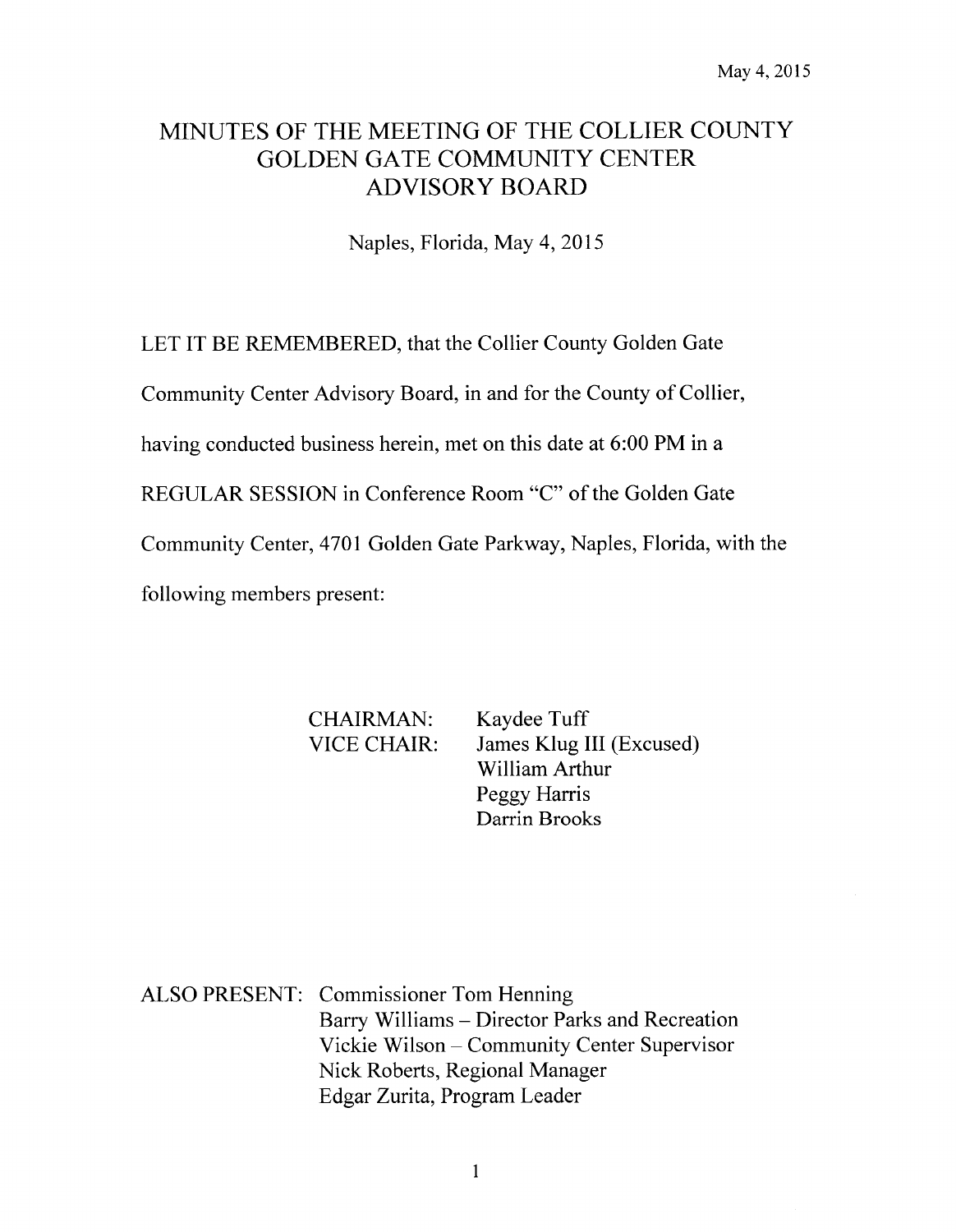## I. Call to Order

The meeting was called to order at 6:00 P.M. by Chairman Tuff.

## II. Attendance—Establish <sup>a</sup> Quorum

Roll call was taken and a quorum of four (4) was established.

#### III. Approval of Agenda

BillArthur moved to approve the May 4, 2015 Agenda as presented. Second by Darrin Brooks. Motion carried unanimously; 4- 0.

## IV. Approval of April 6, 2015 Minutes

Peggy Harris moved to approve the April 6, 2015 Minutes as presented. Second by BillArthur. Motion carried unanimously; 4- 0.

V. Public Comments None

## VI. Old Business

- A. Recreation Highlights Addressed after VI. C.
- B. BMX Track Presentation Addressed after VI. A.

## C. LDC—Community Events on County Property

Staff distributed an Executive Summary for a Recommendation to adopt policy guidelines governing the planning and conduct of "Farmers Markets" held on Collier County property and the LDC "Farmers Market" on County Property. (See attached)

Barry Williams gave an update on the LDC guidelines for Farmers Market on County property. The Executive Summary and LDC Policy Guidelines will be addressed at the June 9, 2015 meeting. He explained the Golden Gate Community Centers' process for short and long terms.

It was noted the "Farmer Market" was changed to "Community Market."

## A. Recreation Highlights

Vickie Wilson noted the following events are scheduled during the month of May; National Day of Pray on May 7, Fourth and Fifth Grade Dance on May <sup>8</sup> and the 5K Walk with the Sheriffs' Department on May 22.

## B. BMX Track Presentation - Addressed after VIII.

## VII. New Business

## A. Month to Date Budget—Year to Date

Staff distributed and reviewed the Golden Gate Community Center Fund 130 Budget/ Year to Date Report. (See attached)